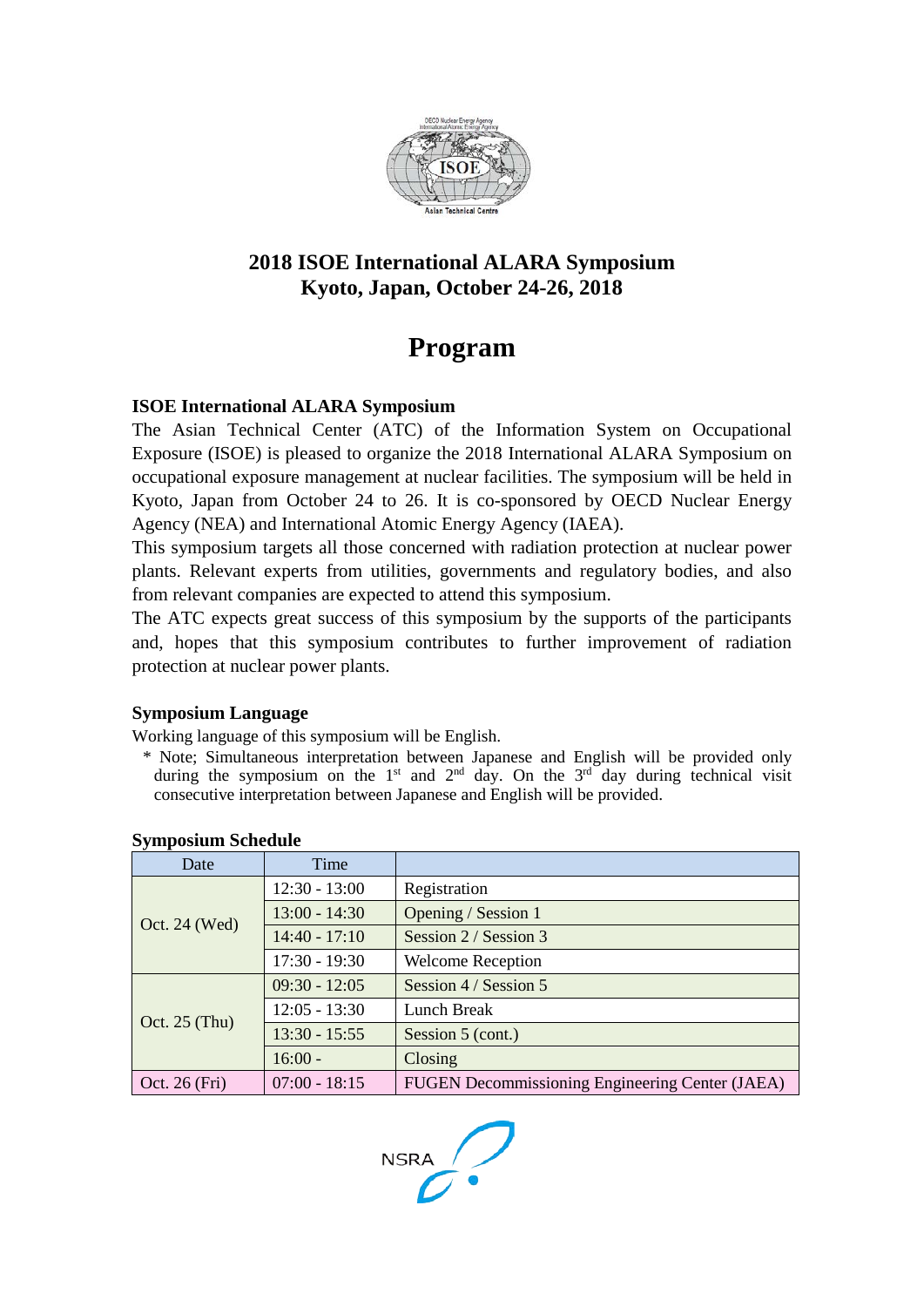#### **October 24, 2018 (Wednesday)**

#### **12:30-13:00 Registration**

l

| 13:00-13:10 | <b>Opening</b>                                                                       |
|-------------|--------------------------------------------------------------------------------------|
|             | Welcome Address: Hiroko Tezuka, Nuclear Safety Research Association, Japan           |
|             | Welcome Address: Byeongsoo Kim, Korea Institute of Nuclear Safety, Republic of Korea |
| 13:10-14:30 | <b>Session 1</b><br><b>Instrumentation and Monitoring</b>                            |
|             | Chairperson: Aleksandr Rakhuba (Rosenergoatom)                                       |
|             | Presentation 20min: 15min for Speaker, 5min for Q&A                                  |
| 13:10-13:30 | 1-1) RP-Monitoring in decommissioning                                                |
|             | J. Gustavsson, OKG, Oskarshamn, Sweden                                               |
| 13:30-13:50 | 1-2) A Portable Gamma Spectroscopy System for In-Situ Measurements and               |
|             | Examples of its Use for Continuous On-Line Assay of Primary Coolant                  |
|             | F. Bronson, Mirion-Technologies-Canberra, USA                                        |
| 13:50-14:10 | 1-3) Promotion of ALARA using compton camera                                         |
|             | M. Shoji, Tohoku EPC, Japan                                                          |
| 14:10-14:30 | 1-4) Newly adopted Remote Monitoring System successfully reduces                     |
|             | radiation exposure at Fukushima Daiichi Nuclear Power Station.                       |
|             | C. Omata, Tokyo EPC-H, Japan                                                         |

**14:30-14:40 Break (10 min.) (Taking a Photo)** 

| 14:40-15:40 | <b>Session 2</b> | Database Relevant                                                        |
|-------------|------------------|--------------------------------------------------------------------------|
|             |                  | Chairperson: Takeshi Kishi (Hokuriku Electric Power Company)             |
|             |                  | Presentation 20min: 15min for Speaker, 5min for Q&A                      |
| 14:40-15:00 |                  | 2-1) Use of ISOE Database and website                                    |
|             |                  | L.A. Beltrami, CEPN, France                                              |
| 15:00-15:20 |                  | 2-2) Analysis on Radiation Exposure Dose of Radiation Workers in NPPs of |
|             |                  | Korea based on ISOE and KISOE databases                                  |
|             |                  | Byeongsoo Kim, KINS, Republic of Korea                                   |
| 15:20-15:40 |                  | 2-3) User feedback for Evolution of ISOE Database                        |
|             |                  | H. Tezuka, K. Honjo, ISOE/ATC, Japan                                     |
|             |                  |                                                                          |

## **15:40-16:10 Coffee Break (30 min.)**

| 16:10-17:10 | <b>Session 3</b> | <b>Regulation matters</b>                                                  |
|-------------|------------------|----------------------------------------------------------------------------|
|             |                  | Chairperson: Takeshi Yoshida (Tokyo Electric Power Company Holdings, Inc.) |
|             |                  | Presentation 20min: 15min for Speaker, 5min for Q&A                        |
| 16:10-16:30 |                  | 3-1) Readiness for Lens Dose Limit Change                                  |
|             |                  | M. Johansson, Vattenfall, Ringhals NPP, Sweden                             |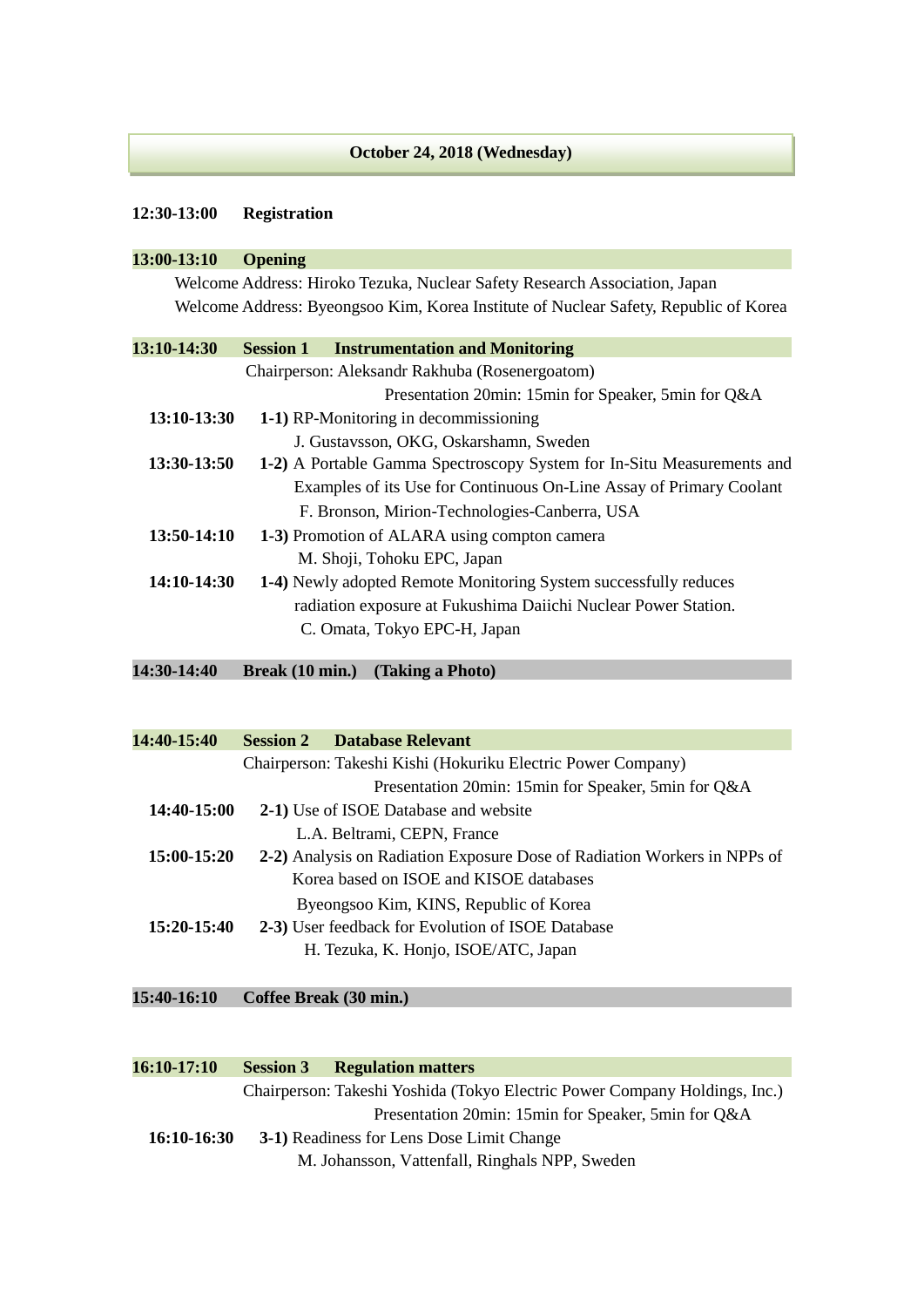| 16:30-16:50   | 3-2) Voluntary Action for Managing the Equivalent Dose of the Lens of the |  |
|---------------|---------------------------------------------------------------------------|--|
|               | Eye According to ICRP Recommendation                                      |  |
|               | Y. Natsume, Tokyo EPC-H, Japan                                            |  |
| $16:50-17:10$ | 3-3) The Radiation Management Reported by Licensees and the Relevant      |  |
|               | Regulations Amendment in Japan                                            |  |
|               | A. Suzuki, NRA, Japan                                                     |  |

**17:30-19:30** *Welcome Reception at SARA (Concon Karasuma 3rd floor)*

#### **October 25, 2018 (Thursday)**

**09:00** the Meeting Room opened

| 09:30-11:25   | <b>Session 4</b> | <b>Decommissioning matters</b>                                             |
|---------------|------------------|----------------------------------------------------------------------------|
|               |                  | Chairperson: Hyochul Roh (Korea Hydro & Nuclear Power Co., Ltd.)           |
|               |                  | Presentation 20min: 15min for Speaker, 5min for Q&A                        |
| $09:30-09:50$ |                  | 4-1) Investigation for contaminated materials at Genkai unit 1             |
|               |                  | Y. Inokuchi, Kyushu EPC, Japan                                             |
| $09:50-10:10$ |                  | 4-2) Current Status on Decommissioning Plan of Nuclear Facilities in Korea |
|               |                  | S. Lee, KINS, Republic of Korea                                            |
| $10:10-10:30$ |                  | 4-3) Radiation Control in the Decommissioning Work at Hamaoka Nuclear      |
|               |                  | <b>Power Station</b>                                                       |
|               |                  | J. Kohara, Chubu EPC, Japan                                                |
|               |                  |                                                                            |

**10:30-10:45 (Break 15 min.)** 

|               | <b>Session 4 (continued)</b>                                                    |
|---------------|---------------------------------------------------------------------------------|
|               | Chairperson: Makoto Dekijima (Chubu Electric Power Co., Inc.) for $4-4$ ) ~5-2) |
|               | Presentation 20min: 15min for Speaker, 5min for Q&A                             |
| $10:45-11:05$ | 4-4) Mihama Unit 1 & 2 Radiological Management of System                        |
|               | Decontamination for Decommissioning                                             |
|               | R. Suehiro, K. Yamaguchi, Kansai EPC, Japan                                     |
| $11:05-11:25$ | 4-5) ISOE Working Group on Radiological Protection Aspects of                   |
|               | Decommissioning Activities at Nuclear Power Plants (WGDECOM)                    |
|               | L. Vaillant, CEPN, France                                                       |
|               |                                                                                 |
| $11:25-12:05$ | <b>Session 5</b><br><b>Radiation Protection in Nuclear Power Plants</b>         |
|               |                                                                                 |
| 11:25-11:45   | 5-1) Review on Radiation Area Zoning of NPPs in Korea                           |
|               | Y. Kim, KINS, Republic of Korea                                                 |
| 11:45-12:05   | 5-2) ALARA Activities at Shika Nuclear Power Station, Hokuriku EPC              |
|               | M. Araki, Hokuriku EPC, Japan                                                   |
|               |                                                                                 |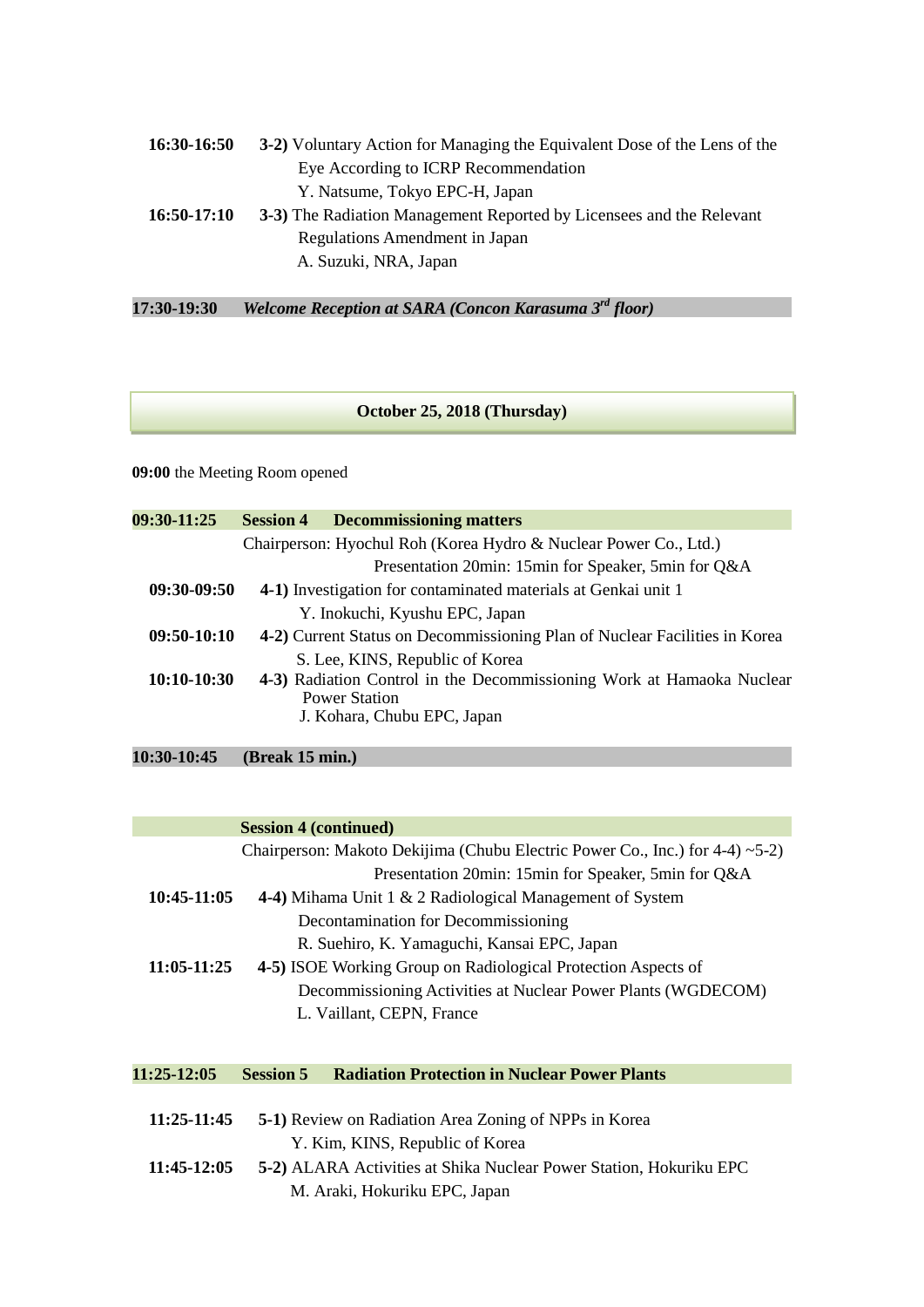# **12:05-13:30 Lunch time (85 min.)**

| 13:30-15:55   | <b>Session 5 (continued)</b>                                                             |
|---------------|------------------------------------------------------------------------------------------|
|               | Chairperson: Naoya Akimune (The Kansai Electric Power Co., Inc.) for $5-3$ ) $\sim$ 5-7) |
|               | Presentation 20min: 15min for Speaker, 5min for Q&A                                      |
| 13:30-13:50   | 5-3) Introduction of the dose and radioactive waste reduction program in                 |
|               | Kashiwazaki-Kariwa NPS                                                                   |
|               | Y. Murakami, Tokyo EPC-H, japan                                                          |
| $13:50-14:10$ | 5-4) ALARA Activities in Tomari Power Station                                            |
|               | S. Takahata, Hokkaido EPC, Japan                                                         |
| 14:10-14:30   | 5-5) Characteristic Radiological Protection Activities at Ikata NPP during               |
|               | outages                                                                                  |
|               | J. Sanada, Shikoku EPC, Japan                                                            |
|               |                                                                                          |

### **14:30-15:15 Coffee Break (45 min.)**

#### **Session 5 (continued)**

| 15:15-15:35<br>15:35-15:55 | 5-6) ALARA Aspects of the DC Cook Baffle Bolt/Upflow Modifications<br>D.W. Millar, Cook NPP, USA<br><b>5-7)</b> Recontamination Reduction Techniques in BWR<br>R. Shimizu, Hitachi-GE, Japan |
|----------------------------|----------------------------------------------------------------------------------------------------------------------------------------------------------------------------------------------|
| 15:55-16:00                | Administrative announcement for Technical Tour (ATC)                                                                                                                                         |
| 16:00-                     | <b>Closing</b>                                                                                                                                                                               |
|                            | Distinguished papers and closure of the symposium                                                                                                                                            |

Closing remarks H. Tezuka (ISOE/ATC, Japan)